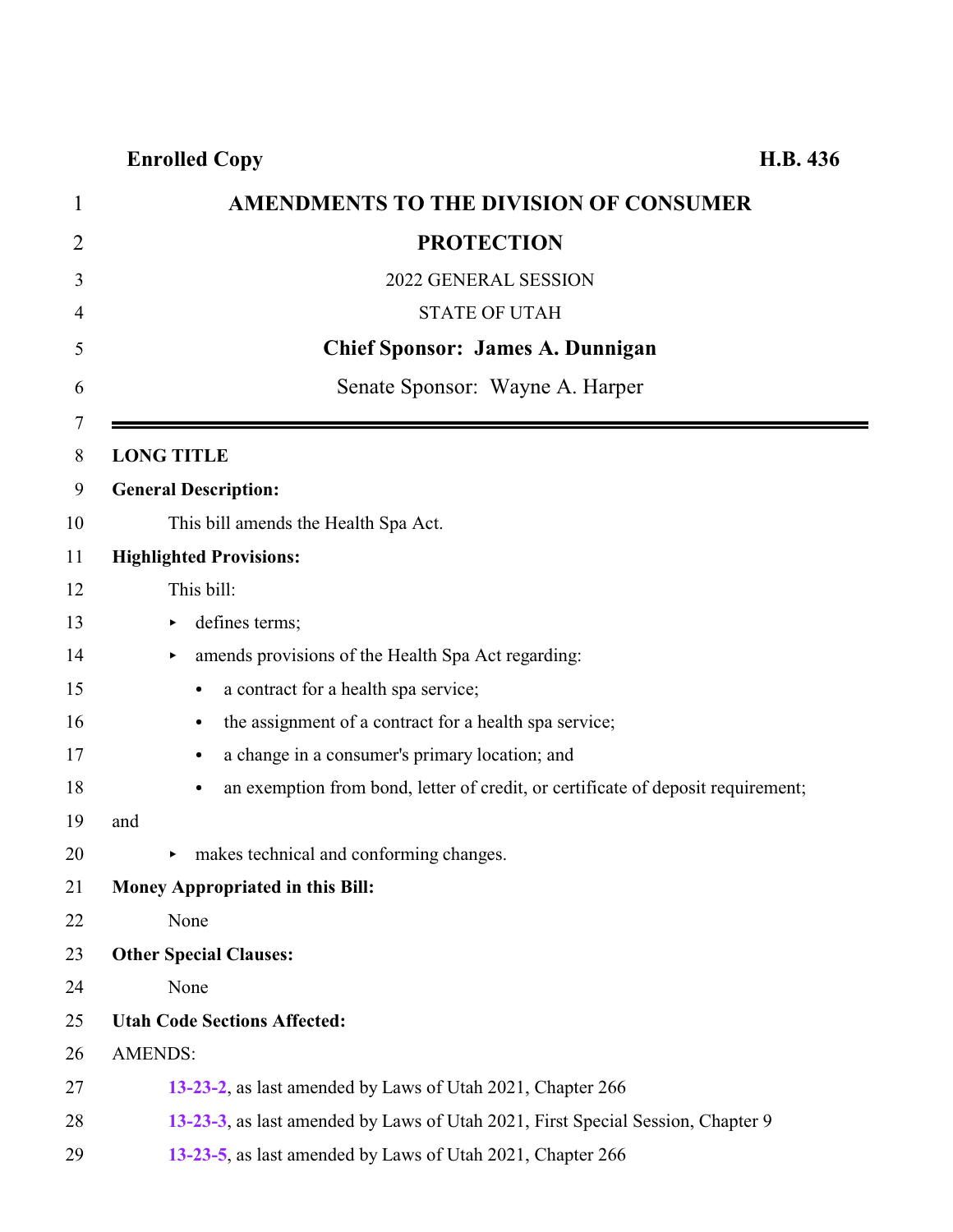# <span id="page-1-0"></span>**H.B. 436 Enrolled Copy [13-23-6](#page-10-0)**, as last amended by Laws of Utah 2021, First Special Session, Chapter 9 **[13-23-8](#page-12-0)**, as enacted by Laws of Utah 2017, Chapter 98 **[63I-2-213](#page-13-0)**, as last amended by Laws of Utah 2021, First Special Session, Chapter 9 *Be it enacted by the Legislature of the state of Utah:* Section 1. Section **13-23-2** is amended to read: **13-23-2. Definitions.** As used in this chapter: (1) "Business enterprise" means a sole proprietorship, partnership, association, joint venture, corporation, limited liability company, or other entity used in carrying on a business. (2) "Consumer" means a purchaser of health spa services for consideration. 41  $\left[\frac{3}{3}\right]$  "Consumer's primary location" means the health spa facility that a health spa designates in a contract for health spa services as the health spa facility the consumer will 43 primarily use for health spa services. 44  $\left[\frac{(4)}{(3)}\right]$  (3) "Division" means the Division of Consumer Protection. 45  $[(5)] (4) (a)$  "Health spa" means a business enterprise that provides access to a facility: (i) for a charge or a fee; and (ii) for the development or preservation of physical fitness or well-being, through exercise, weight control, or athletics. (b) "Health spa" does not include: (i) a licensed physician who operates a facility at which the physician engages in the practice of medicine; (ii) a hospital, intermediate care facility, or skilled nursing care facility; (iii) a public or private school, college, or university; (iv) the state or a political subdivision of the state; (v) the United States or a political subdivision of the United States; (vi) a person offering instruction if the person does not: (A) utilize an employee or independent contractor; or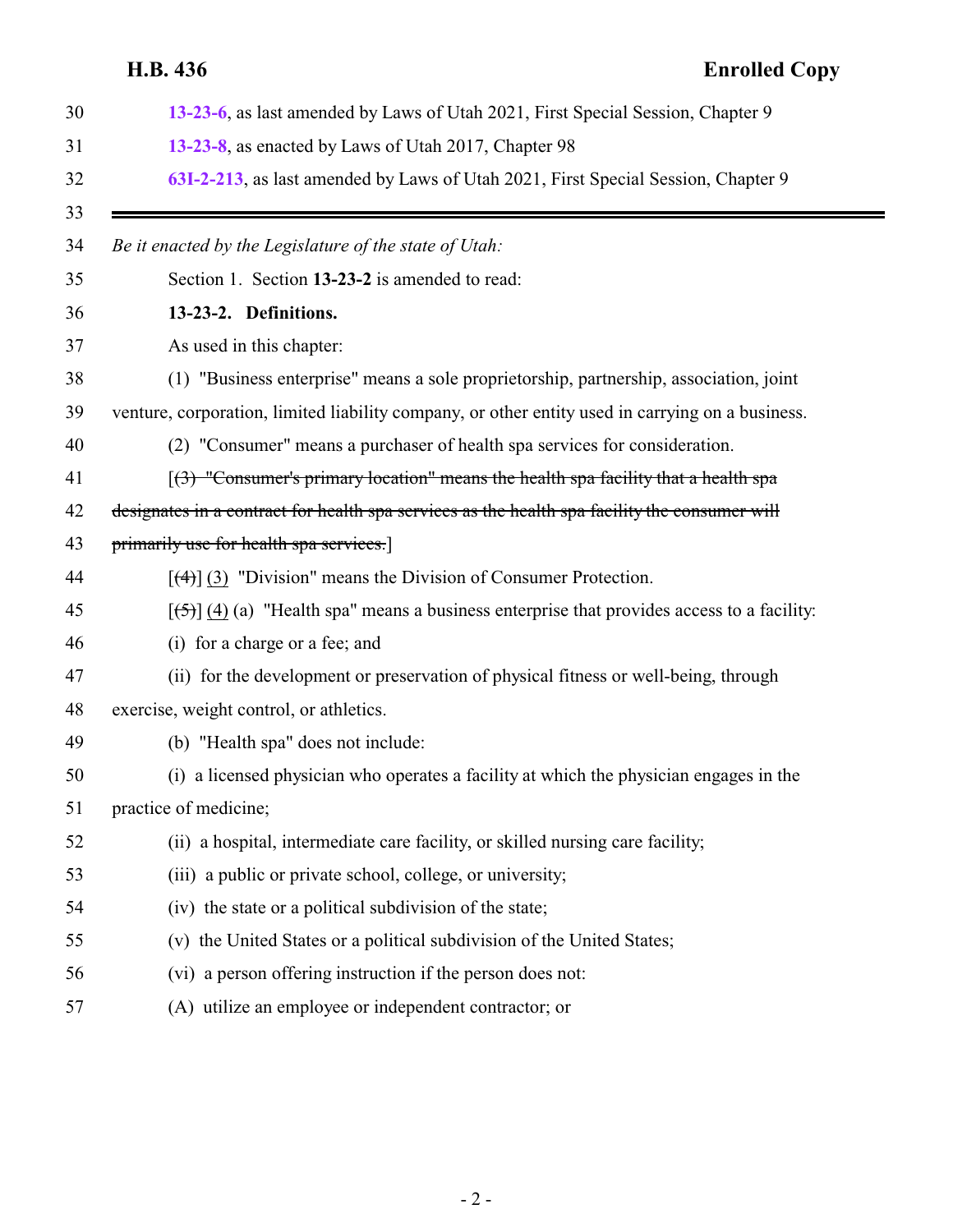| 58 | (B) grant a consumer the use of a facility containing exercise equipment;                          |
|----|----------------------------------------------------------------------------------------------------|
| 59 | (vii) a business enterprise, the primary operation of which is to teach self-defense or a          |
| 60 | martial art, including kickboxing, judo, or karate;                                                |
| 61 | (viii) a business enterprise, the primary operation of which is to teach or allow an               |
| 62 | individual to develop a specific skill rather than develop or preserve physical fitness, including |
| 63 | gymnastics, tennis, rock climbing, or a winter sport;                                              |
| 64 | (ix) a business enterprise, the primary operation of which is to teach or allow an                 |
| 65 | individual to practice yoga or Pilates;                                                            |
| 66 | (x) a private employer who owns and operates a facility exclusively for the benefit of             |
| 67 | the employer's employees, retirees, or family members, if the operation of the facility:           |
| 68 | (A) is only incidental to the overall function and purpose of the employer's business;             |
| 69 | and                                                                                                |
| 70 | (B) is offered on a nonprofit basis;                                                               |
| 71 | (xi) an individual providing professional services within the scope of the individual's            |
| 72 | license with the Division of Occupational and Professional Licensing;                              |
| 73 | (xii) a country club;                                                                              |
| 74 | (xiii) a nonprofit religious, ethnic, or community organization;                                   |
| 75 | (xiv) a residential weight reduction center;                                                       |
| 76 | (xv) a business enterprise that only offers virtual services;                                      |
| 77 | (xvi) a business enterprise that only offers a credit for a service that a separate business       |
| 78 | enterprise offers;                                                                                 |
| 79 | (xvii) the owner of a lodging establishment, as defined in Section $29-2-102$ , if the             |
| 80 | owner only provides access to the lodging establishment's facility to:                             |
| 81 | (A) a guest, as defined in Section $29-2-102$ ; or                                                 |
| 82 | (B) an operator or employee of the lodging establishment;                                          |
| 83 | (xviii) an association, declarant, owner, lessor, or developer of a residential housing            |
| 84 | complex, planned community, or development, if at least 80% of the individuals accessing the       |
| 85 | facility reside in the housing complex, planned community, or development; or                      |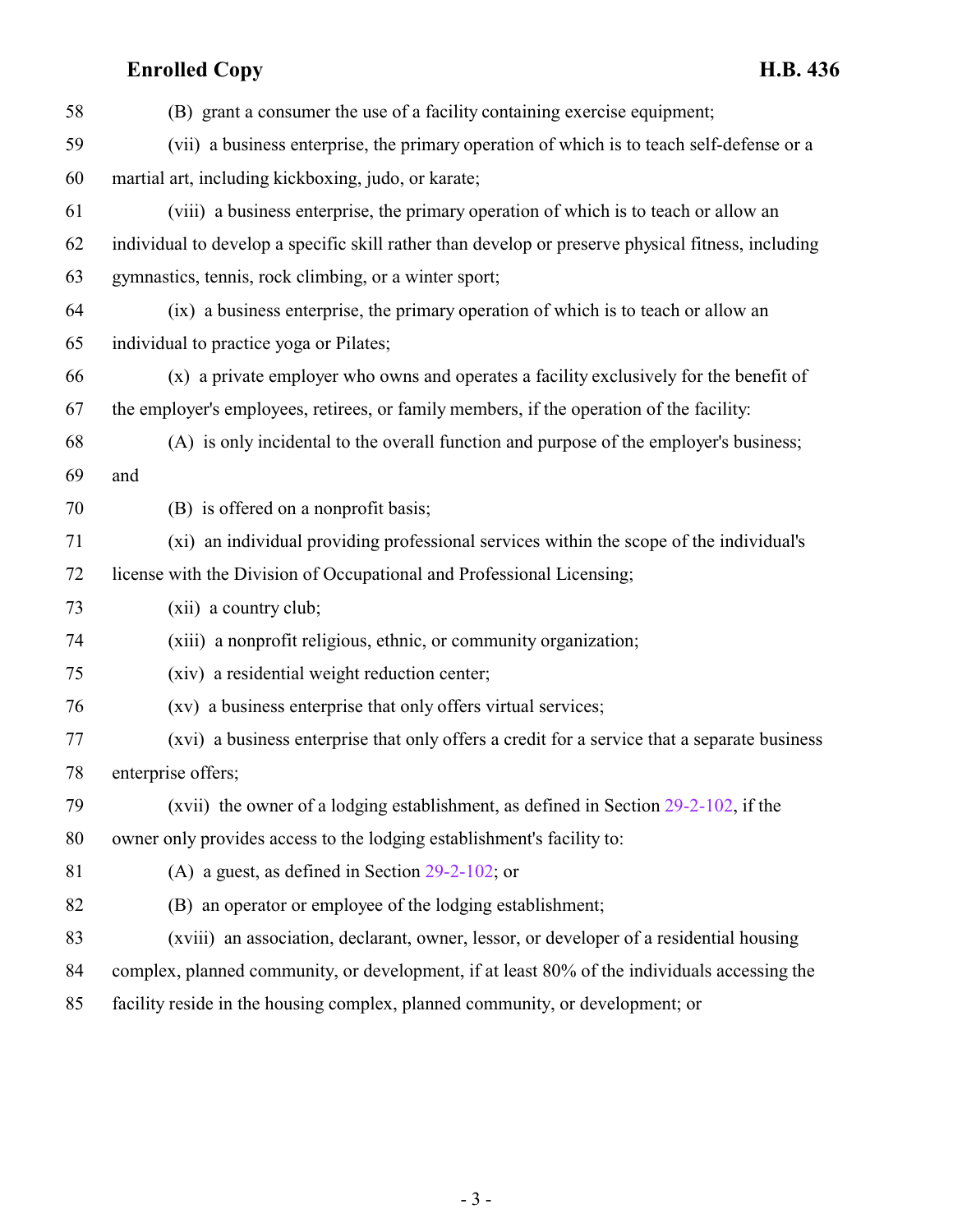| 86  | (xix) a person offering a personal training service exclusively as an employee or                             |
|-----|---------------------------------------------------------------------------------------------------------------|
| 87  | independent contractor of a health spa.                                                                       |
| 88  | $[66]$ (5) "Health spa facility" means a facility to which a business entity provides                         |
| 89  | access:                                                                                                       |
| 90  | (a) for a charge or a fee; and                                                                                |
| 91  | (b) for the development or preservation of physical fitness or well-being, through                            |
| 92  | exercise, weight control, or athletics.                                                                       |
| 93  | $[\overline{(\tau)}]$ (6) (a) "Health spa service" means instruction, a service, a privilege, or a right that |
| 94  | a health spa offers for sale.                                                                                 |
| 95  | (b) "Health spa service" includes a personal training service.                                                |
| 96  | $\left[\frac{1}{2}\right]$ (7) "Personal training service" means the personalized instruction, training,      |
| 97  | supervision, or monitoring of an individual's physical fitness or well-being, through exercise,               |
| 98  | weight control, or athletics.                                                                                 |
| 99  | (8) "Primary location" means the health spa facility that a health spa designates in a                        |
| 100 | contract for health spa services as the health spa facility the consumer in the contract will                 |
| 101 | primarily use for health spa services.                                                                        |
| 102 | Section 2. Section 13-23-3 is amended to read:                                                                |
| 103 | 13-23-3. Contracts for health spa services.                                                                   |
| 104 | $(1)$ (a) A contract for the purchase of a health spa service shall be in writing.                            |
| 105 | (b) The written contract described in Subsection $(1)(a)$ shall constitute the entire                         |
| 106 | agreement between the consumer and the health spa.                                                            |
| 107 | (2) (a) The health spa shall provide the consumer with a fully completed copy of the                          |
| 108 | contract required by Subsection (1):                                                                          |
| 109 | (i) at the time of the contract's execution; and                                                              |
| 110 | (ii) at any time, upon the consumer's request.                                                                |
| 111 | (b) The copy described in Subsection $(2)(a)$ shall show:                                                     |
| 112 | (i) the date of the transaction;                                                                              |
| 112 | $1.1$ and $1.1$ and $2.41$ and $1.1$                                                                          |

<span id="page-3-0"></span>(ii) the name and address of the health spa;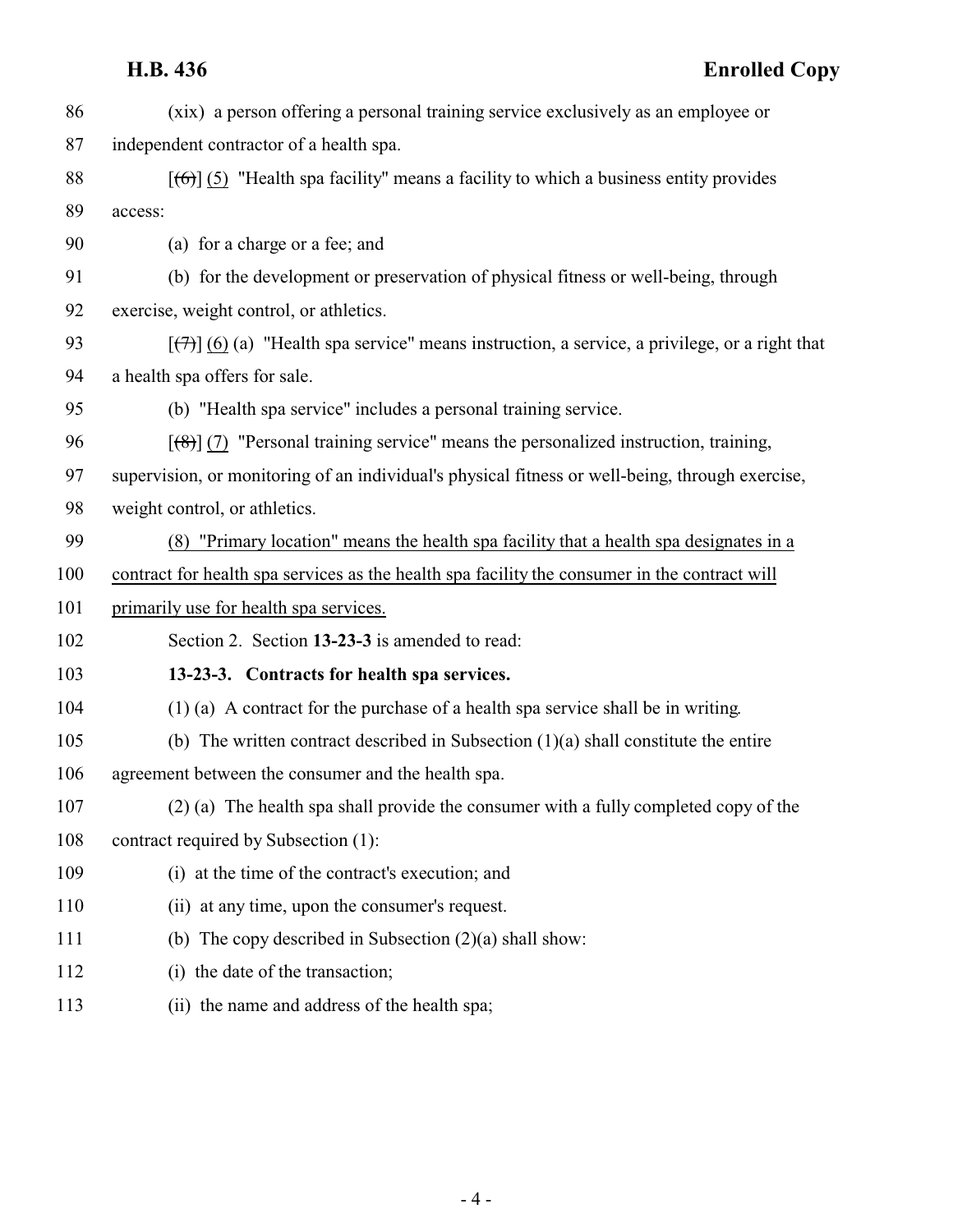| 114 | (iii) the name, address, and telephone number of the consumer; and                            |
|-----|-----------------------------------------------------------------------------------------------|
| 115 | (iv) the consumer's primary location.                                                         |
| 116 | $(3)$ (a) A contract described in Subsection (1):                                             |
| 117 | (i) may not have a term in excess of 36 months; and                                           |
| 118 | (ii) subject to Subsection $(3)(b)$ , may include an automatic renewal provision.             |
| 119 | (b) An automatic renewal provision described in Subsection $(3)(a)$ is effective if notice    |
| 120 | of the automatic renewal provision is provided to the consumer no sooner than 60 days before, |
| 121 | and no later than 30 days before, the day on which the contract automatically renews.         |
| 122 | (c) Except for a lifetime membership sold before May 1, 1995, a health spa may not            |
| 123 | offer a lifetime membership.                                                                  |
| 124 | (4) A contract described in Subsection (1) or an attachment to the contract shall clearly     |
| 125 | state each rule of the health spa that applies to:                                            |
| 126 | (a) the consumer's use of the health spa's facilities and services; and                       |
| 127 | (b) cancellation and refund policies of the health spa.                                       |
| 128 | (5) A contract described in Subsection (1) shall specify which equipment or facility of       |
| 129 | the health spa:                                                                               |
| 130 | (a) is omitted from the contract's coverage; or                                               |
| 131 | (b) may be changed at the health spa's discretion.                                            |
| 132 | (6) A contract described in Subsection (1) shall clearly:                                     |
| 133 | (a) state the consumer's rescission rights under Section $13-23-4$ ; and                      |
| 134 | (b) provide an email address and a mailing address where the consumer can send the            |
| 135 | health spa a notice of intent to rescind the contract.                                        |
| 136 | $(7)$ (a) If a consumer and a health spa enter into a contract described in Subsection $(1)$  |
| 137 | before May 4, 2022, the health spa may:                                                       |
| 138 | (i) assign the contract to another health spa that requires the consumer to obtain a          |
| 139 | contracted health spa service at a health spa facility within five driving miles from the     |
| 140 | consumer's initial primary location; or                                                       |
|     |                                                                                               |

141 (ii) change the consumer's primary location to a health spa facility within five driving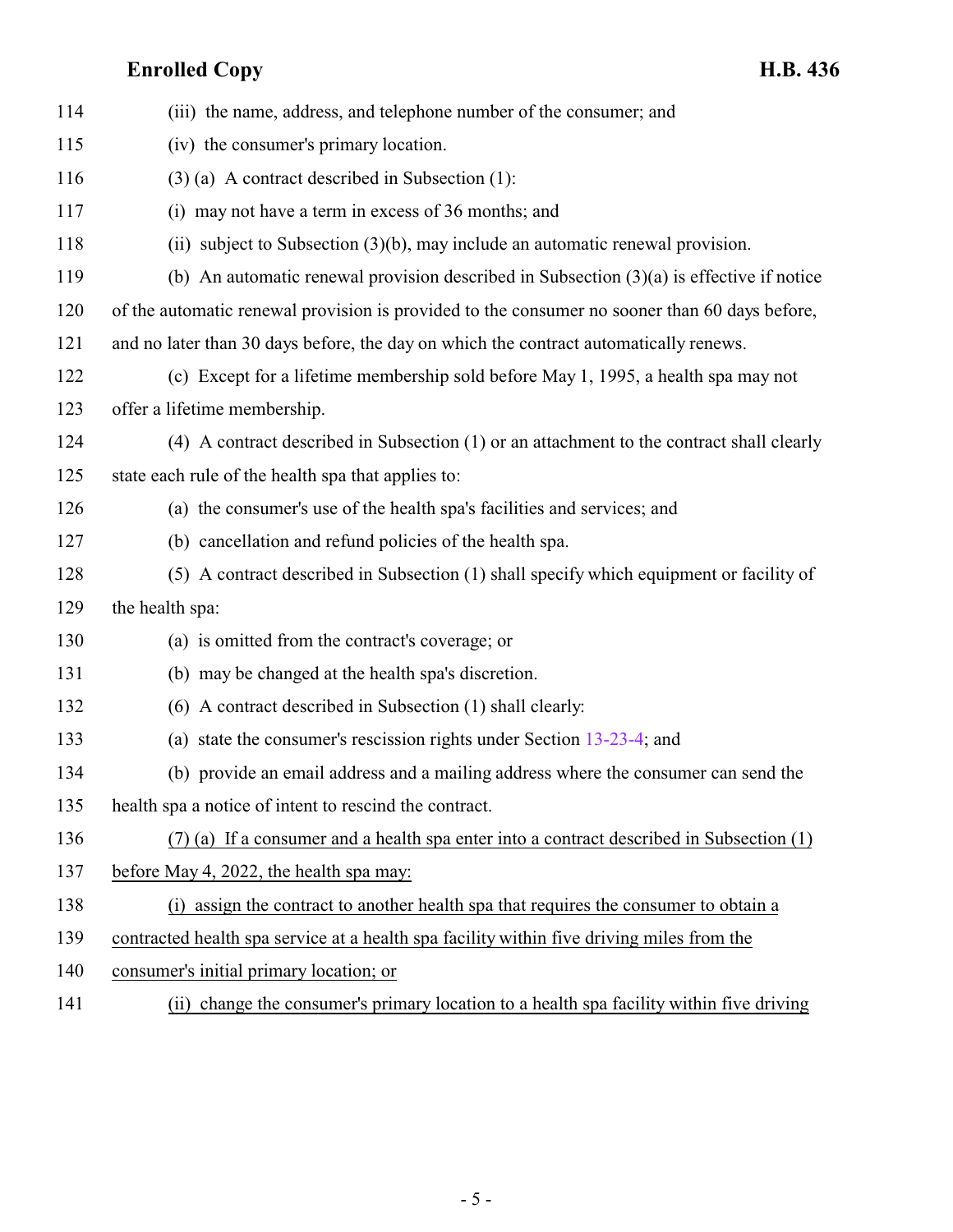**H.B. 436 Enrolled Copy**

| 142 | miles from the consumer's initial primary location.                                                             |
|-----|-----------------------------------------------------------------------------------------------------------------|
| 143 | (b) If a consumer and a health spa enter into a contract described in Subsection (1) on                         |
| 144 | or after May 4, 2022, the health spa may not:                                                                   |
| 145 | (i) assign the contract to another health spa that requires the consumer to obtain a                            |
| 146 | contracted health spa service at a health spa facility within five driving miles from the                       |
| 147 | consumer's initial primary location, unless the health spa that enters into the contract includes               |
| 148 | in the contract a disclaimer that:                                                                              |
| 149 | (A) is in at least 12-point, bold type on the first page of the contract; and                                   |
| 150 | (B) states that the health spa may assign the contract to another health spa requiring the                      |
| 151 | consumer to obtain a contracted health spa service at another facility within five driving miles                |
| 152 | from the consumer's initial primary location; or                                                                |
| 153 | (ii) change the consumer's primary location to a health spa facility within five driving                        |
| 154 | miles from the consumer's initial primary location, unless the health spa includes in the                       |
| 155 | contract a disclaimer that:                                                                                     |
| 156 | (A) is in at least 12-point, bold type on the first page of the contract; and                                   |
| 157 | (B) states that the health spa may change the consumer's primary location to a health                           |
| 158 | spa facility within five driving miles from the consumer's initial primary location.                            |
| 159 | $[\overline{(+)}]$ (8) (a) Except as permitted under Subsection $[\overline{(+)}]$ (8)(b), a health spa may not |
| 160 | assign a contract for a health spa service to a health spa that requires the consumer to obtain a               |
| 161 | contracted health spa service at a health spa facility farther than five driving miles from the                 |
| 162 | consumer's initial primary location, unless the health spa:                                                     |
| 163 | (i) provides the consumer the option to cancel the contract; and                                                |
| 164 | (ii) receives approval from the consumer to assign the contract.                                                |
| 165 | (b) A health spa may assign a consumer's contract for a health spa service without                              |
| 166 | complying with Subsection $[\overline{77}]$ (8)(a), if:                                                         |
| 167 | (i) during the 60-day period immediately before the day on which the health spa                                 |
| 168 | assigns the consumer's contract, the consumer uses a health spa facility operated by the                        |
| 169 | assignee more frequently than the consumer's primary location;                                                  |
|     |                                                                                                                 |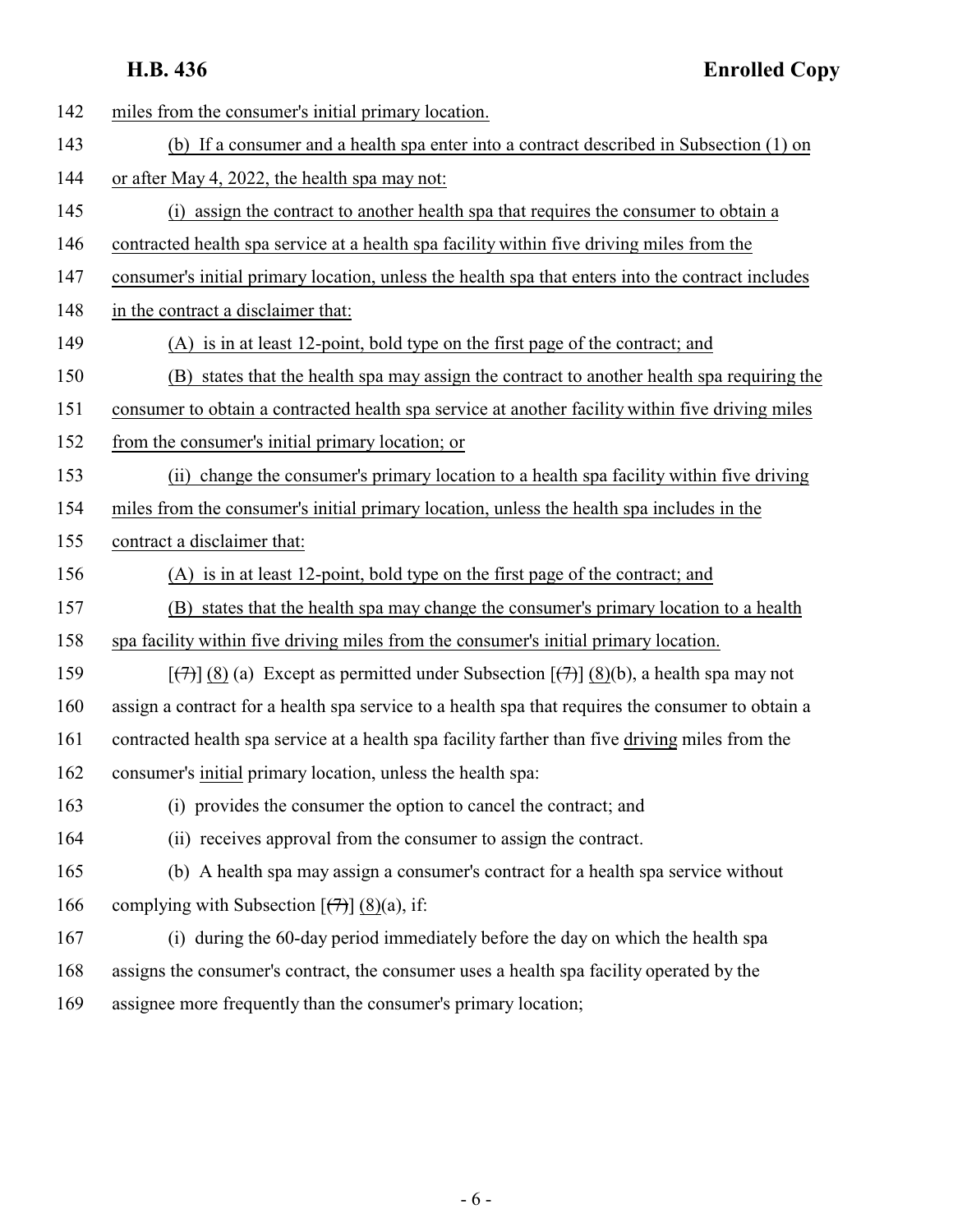<span id="page-6-0"></span>

| 170 | (ii) the assignee changes the consumer's primary location to the health spa facility                     |
|-----|----------------------------------------------------------------------------------------------------------|
| 171 | described in Subsection $[\overline{(+)}]$ (8)(b)(i); and                                                |
| 172 | (iii) the health spa has a reciprocity agreement with the assignee.                                      |
| 173 | $[\frac{1}{8}]$ (9) (a) Except as permitted under Subsection $[\frac{1}{8}]$ (9)(b), before a health spa |
| 174 | changes a consumer's primary location to a health spa facility farther than five driving miles           |
| 175 | from the consumer's initial primary location, the health spa shall provide the consumer the              |
| 176 | option to:                                                                                               |
| 177 | (i) cancel the contract for a health spa service; or                                                     |
| 178 | (ii) (A) continue the contract at the new health spa facility; and                                       |
| 179 | (B) designate the new health spa facility as the consumer's primary location.                            |
| 180 | (b) A health spa may change a consumer's primary location without providing the                          |
| 181 | consumer the option described in Subsection $[\frac{1}{2}(\frac{1}{2})](9)(a)$ , if:                     |
| 182 | (i) during the 60-day period immediately before the day on which the health spa                          |
| 183 | changes the consumer's primary location, the consumer uses a health spa facility other than the          |
| 184 | consumer's primary location more frequently than the consumer's primary location; and                    |
| 185 | (ii) the health spa changes the consumer's primary location to the health spa facility                   |
| 186 | described in Subsection $[\frac{1}{8}] (9)(b)(i)$ .                                                      |
| 187 | $[\langle 9 \rangle]$ (10) The provisions of this section apply regardless of when the execution of a    |
| 188 | contract described in Subsection $(1)(a)$ occurs.                                                        |
| 189 | Section 3. Section 13-23-5 is amended to read:                                                           |
| 190 | 13-23-5. Registration -- Bond, letter of credit, or certificate of deposit required --                   |
| 191 | Penalties.                                                                                               |
| 192 | $(1)$ (a) (i) A health spa may not operate a health spa facility in this state unless the                |
| 193 | health spa registers the health spa facility with the division in accordance with this section.          |
| 194 | (ii) Registration of a health spa facility under this chapter is effective for one year.                 |
| 195 | (iii) To renew a health spa facility registration under this section, the health spa shall               |
| 196 | submit a registration renewal application to the division at least 30 days before the day on             |
| 197 | which the health spa facility's registration expires.                                                    |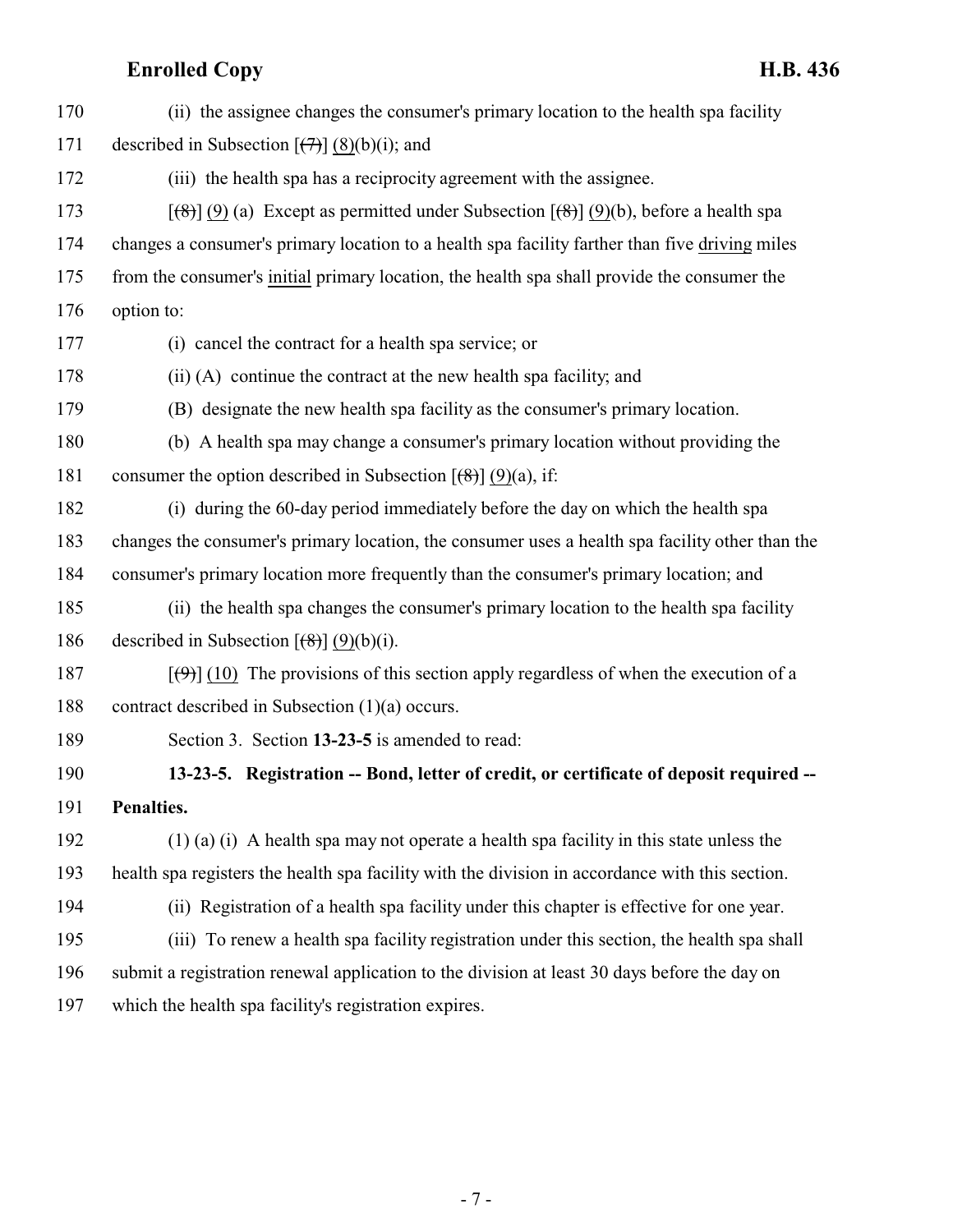(iv) In accordance with Title 63G, Chapter 3, Utah Administrative Rulemaking Act, the division may establish: (A) the initial health spa facility registration process, including the content of any forms; (B) the health spa facility registration renewal process, including the content of any forms; and (C) a surety exemption process, including the content of any forms. (b) Each health spa registering a health spa facility in this state shall designate a registered agent for receiving service of process. (c) A health spa's registered agent shall be reasonably available from 8 a.m. until 5 p.m. during normal working days. (d) The division shall charge and collect a fee for registration and registration renewal under guidelines provided in Section [63J-1-504](http://le.utah.gov/UtahCode/SectionLookup.jsp?section=63j-1-504&session=2022GS). (e) If a health spa fails to submit a complete registration renewal application before the day on which a health spa facility's registration expires, the health spa shall pay a fee of \$25 for each month or part of a month that passes: (i) after the day on which the registration expires; and (ii) before the day on which the health spa submits a complete registration renewal application. (f) The fee described in Subsection (1)(e) is in addition to the registration renewal fee described in Subsection (1)(d). (g) A health spa registering or renewing a registration shall provide the division a copy of the liability insurance policy that: (i) covers the health spa; and (ii) is in effect at the time of the registration or registration renewal. (h) If information in an application to register or renew the registration of a health spa facility materially changes or becomes incorrect or incomplete, the applicant shall, within 30 days after the day on which the information changes or becomes incorrect or incomplete,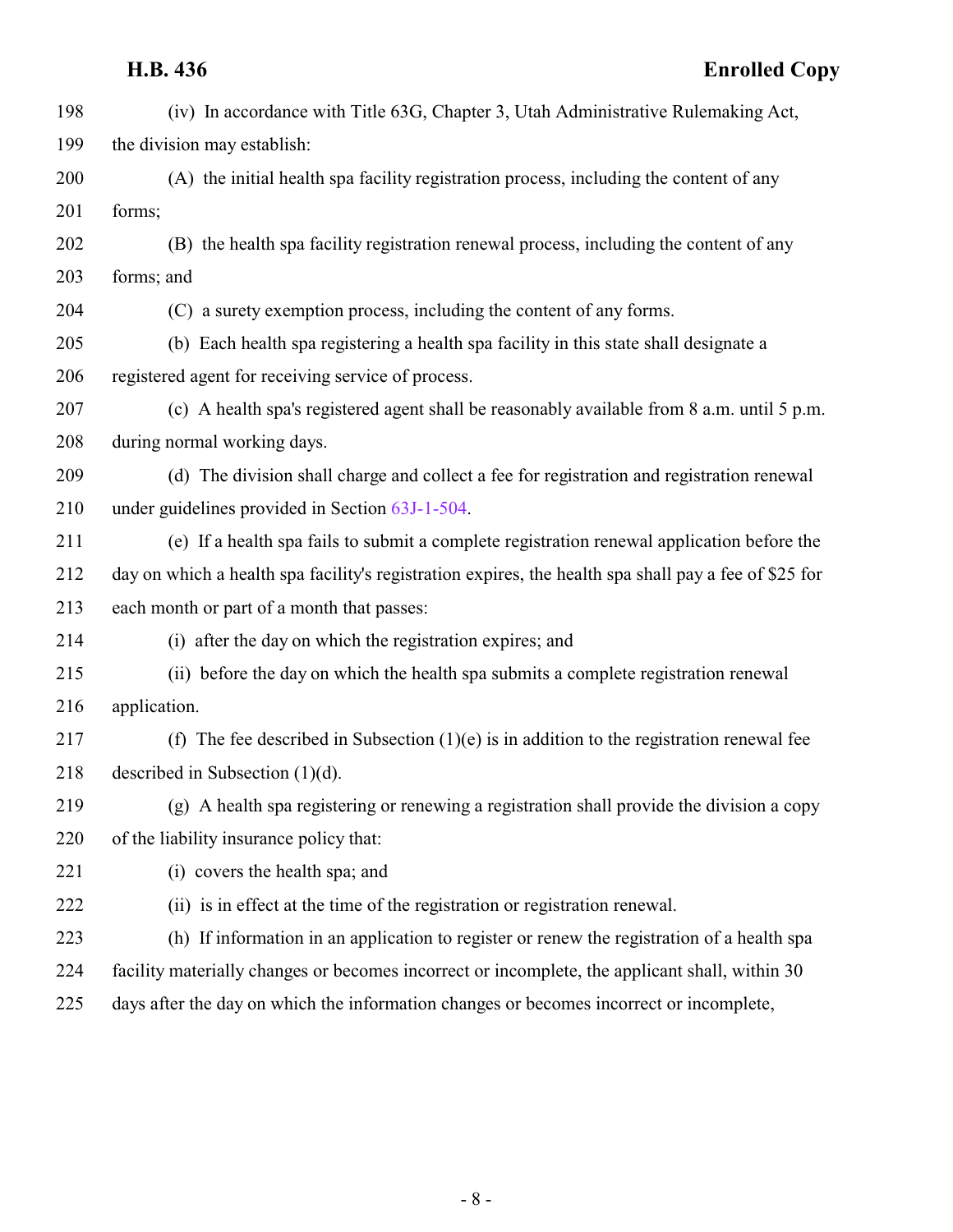correct the application or submit the correct information to the division in a manner that the

division establishes by rule made in accordance with Title 63G, Chapter 3, Utah

Administrative Rulemaking Act.

 (2) (a) Except as provided in Section [13-23-6](#page-10-0), for each health spa facility a health spa operates, the health spa shall obtain and maintain:

 (i) a performance bond issued by a surety authorized to transact surety business in this state;

 (ii) an irrevocable letter of credit issued by a financial institution authorized to do business in this state; or

(iii) a certificate of deposit.

 (b) The bond, letter of credit, or certificate of deposit described in Subsection (2)(a) shall be payable to the division for the benefit of a consumer who incurs damages as the result of the health spa:

(i) violating this chapter; or

(ii) going out of business.

 (c) (i) After each consumer has fully recovered damages, the division may recover from the bond, letter of credit, or certificate of deposit described in Subsection (2)(a) the costs of collecting and distributing funds under this section, in an amount up to 10% of the face value of the bond, letter of credit, or certificate of deposit.

 (ii) The total liability of the issuer of the bond, letter of credit, or certificate of deposit described in this Subsection (2) may not exceed the amount of the bond, letter of credit, or certificate of deposit.

 (iii) A health spa shall maintain a bond, letter of credit, or certificate of deposit described in this Subsection (2) in force for one year after the day on which the health spa notifies the division in writing that the health spa has ceased all activities regulated under this chapter at the health spa facility.

 (d) (i) The division may impose a fine against a health spa that fails to comply with the requirements of this Subsection (2) of up to \$100 per day that the health spa remains out of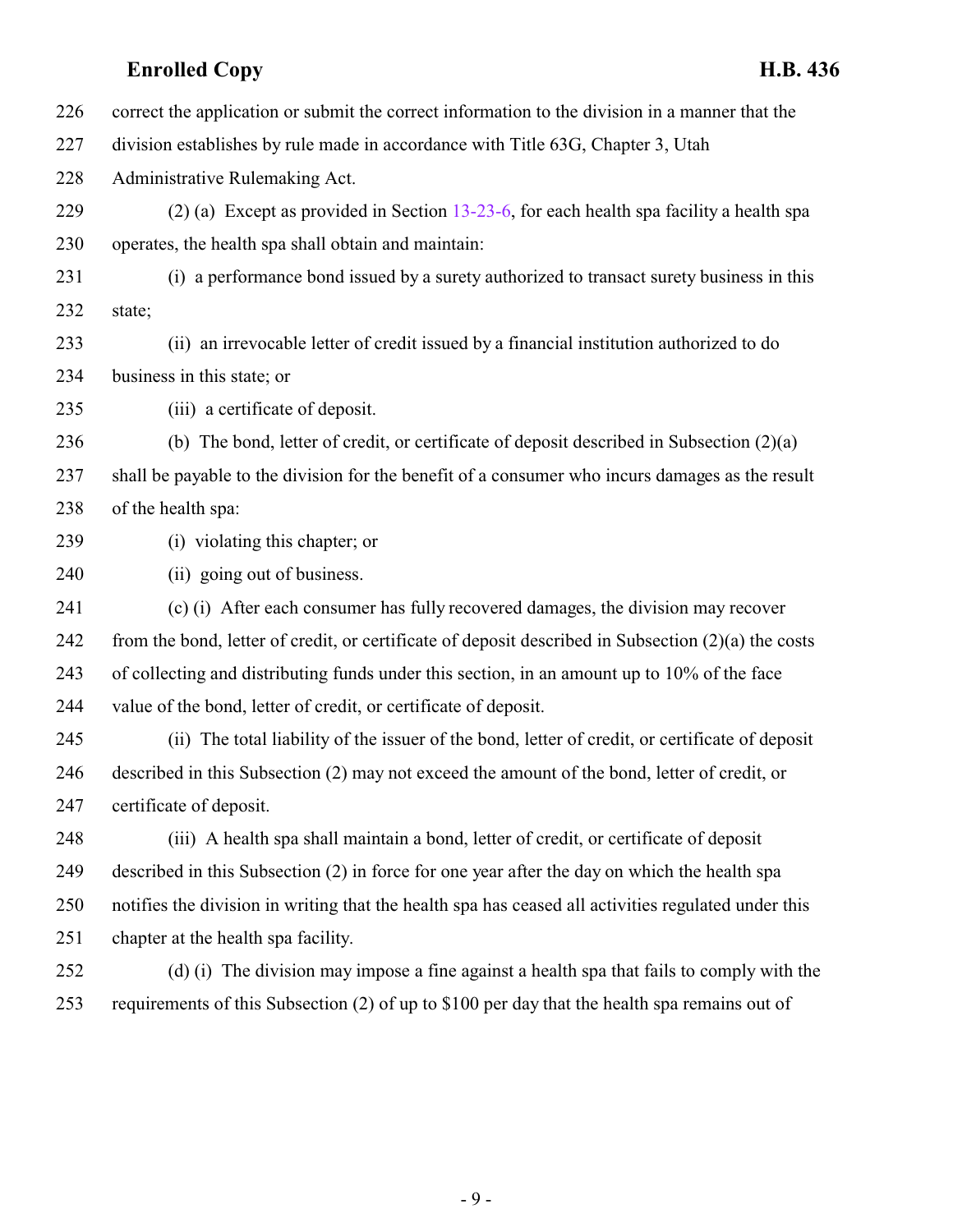## **H.B. 436 Enrolled Copy**

compliance.

| 255 |                                                                                            | (ii) The division shall deposit each fine the division collects under this Subsection                         |
|-----|--------------------------------------------------------------------------------------------|---------------------------------------------------------------------------------------------------------------|
| 256 |                                                                                            | (2)(d) into the Consumer Protection Education and Training Fund created in Section 13-2-8.                    |
| 257 |                                                                                            | $(3)$ (a) In accordance with the schedule established in Subsection $(3)(b)$ , a health spa                   |
| 258 |                                                                                            | shall base the minimum principal amount of the bond, letter of credit, or certificate of deposit              |
| 259 | required under Subsection (2) on:                                                          |                                                                                                               |
| 260 |                                                                                            | (i) the number of unexpired contracts for a health spa service, at the time the health spa                    |
| 261 |                                                                                            | submits the health spa facility registration or registration renewal application, that designate the          |
| 262 | health spa facility as the consumer's primary location; or                                 |                                                                                                               |
| 263 |                                                                                            | (ii) if at the time the health spa submits the health spa facility registration application                   |
| 264 |                                                                                            | the health spa has not executed a contract for a health spa service that designates the health spa            |
| 265 |                                                                                            | facility as a consumer's primary location, the number of contracts for a health spa service                   |
| 266 | designating the health spa facility as a consumer's primary location that the health spa   |                                                                                                               |
| 267 | reasonably expects to execute during the health spa facility's first year of registration. |                                                                                                               |
| 268 | (b)                                                                                        |                                                                                                               |
|     | Principal Amount of                                                                        | Number of Contracts                                                                                           |
| 269 | Bond, Letter of Credit,                                                                    |                                                                                                               |
|     | or Certificate of Deposit                                                                  |                                                                                                               |
| 270 | \$5,000                                                                                    | 100 or fewer                                                                                                  |
| 271 | \$10,000                                                                                   | 101 to 250                                                                                                    |
| 272 | \$15,000                                                                                   | 251 to 500                                                                                                    |
| 273 | 35,000                                                                                     | 501 to 1,500                                                                                                  |
| 274 | 50,000                                                                                     | 1,501 to 3,000                                                                                                |
| 275 | 75,000                                                                                     | $3,001$ or more                                                                                               |
| 276 |                                                                                            | (c) A health spa [that is not exempt under Section $13-23-6$ ] shall comply with                              |
| 277 |                                                                                            | Subsections $(3)(a)$ and $(b)$ with respect to all of the health spa's unexpired contracts for a health       |
| 278 |                                                                                            | spa service <del>, regardless of whether a portion of those contracts satisfies</del> that do not satisfy the |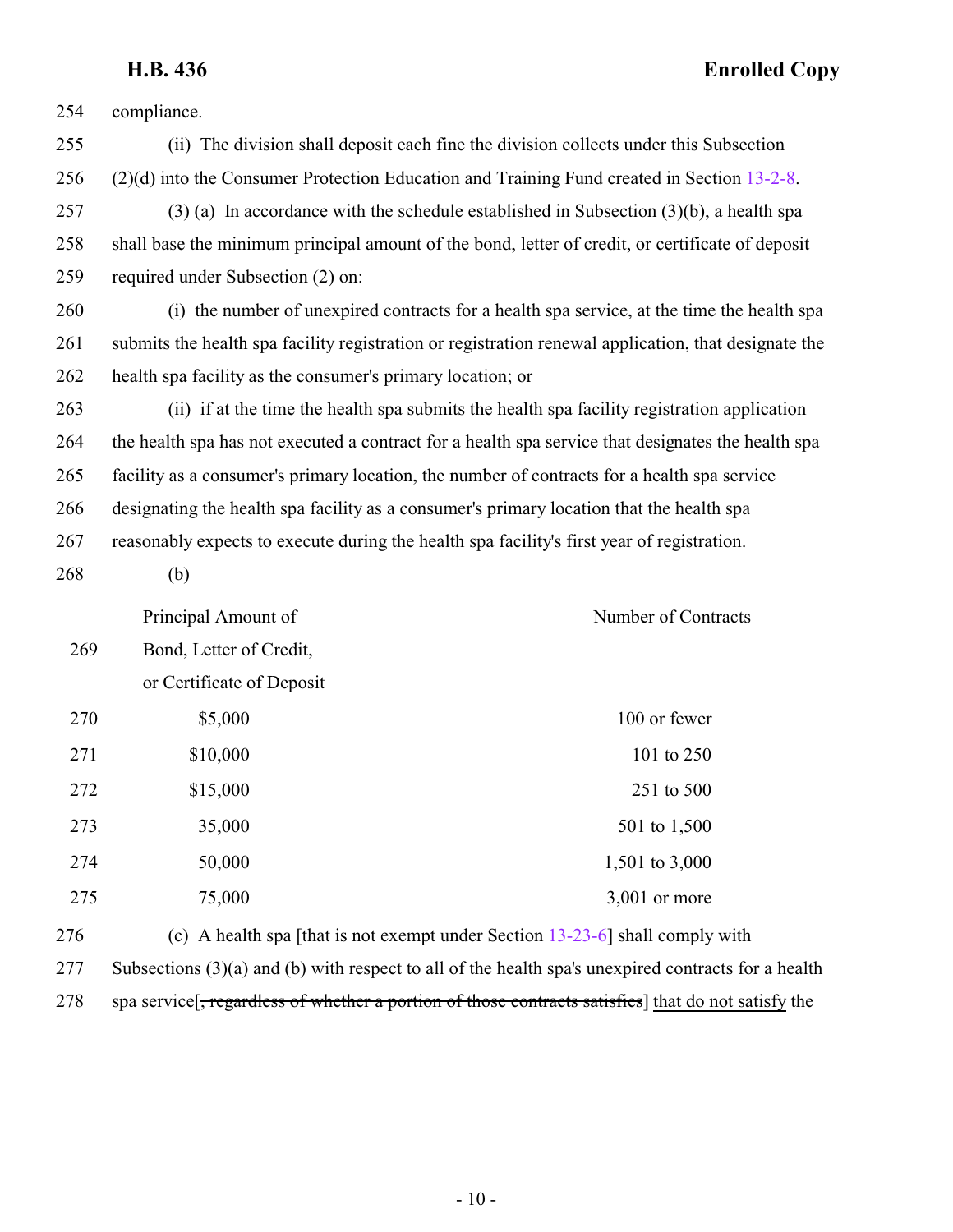<span id="page-10-0"></span>

| 279 | criteria in Section 13-23-6.                                                                          |
|-----|-------------------------------------------------------------------------------------------------------|
| 280 | (4) A health spa shall furnish a copy of the current bond, letter of credit, or certificate           |
| 281 | of deposit to the division before selling, offering or attempting to sell, soliciting the sale of, or |
| 282 | becoming a party to any contract to provide a health spa service.                                     |
| 283 | $(5)$ A health spa shall:                                                                             |
| 284 | (a) maintain accurate records of:                                                                     |
| 285 | (i) the bond, letter of credit, or certificate of deposit; and                                        |
| 286 | (ii) of each payment made, due, or to become due to the issuer; and                                   |
| 287 | (b) open the records described in Subsection $(5)(a)$ to inspection by the division at any            |
| 288 | time during normal business hours.                                                                    |
| 289 | (6) (a) A health spa with a health spa facility registered under this section shall submit            |
| 290 | a new initial registration for the health spa facility, if the health spa:                            |
| 291 | (i) changes ownership;                                                                                |
| 292 | (ii) permanently ceases and then again commences operation at the health spa facility;                |
| 293 | or                                                                                                    |
| 294 | (iii) relocates the health spa facility.                                                              |
| 295 | (b) The former owner of a health spa may not release, cancel, or terminate the owner's                |
| 296 | liability under any bond, letter of credit, or certificate of deposit previously filed with the       |
| 297 | division, unless:                                                                                     |
| 298 | (i) the new owner has filed a new bond, letter of credit, or certificate of deposit for the           |
| 299 | benefit of consumers covered under the previous owner's bond, letter of credit, or certificate of     |
| 300 | deposit; or                                                                                           |
| 301 | (ii) the former owner has refunded all unearned payments to consumers.                                |
| 302 | (7) If a health spa permanently ceases operation or relocates a health spa facility, the              |
| 303 | health spa shall provide the division notice at least 45 days before the day on which health spa      |
| 304 | permanently ceases operation or relocates the health spa facility.                                    |
| 305 | Section 4. Section 13-23-6 is amended to read:                                                        |
| 306 | 13-23-6. Exemptions from bond, letter of credit, or certificate of deposit                            |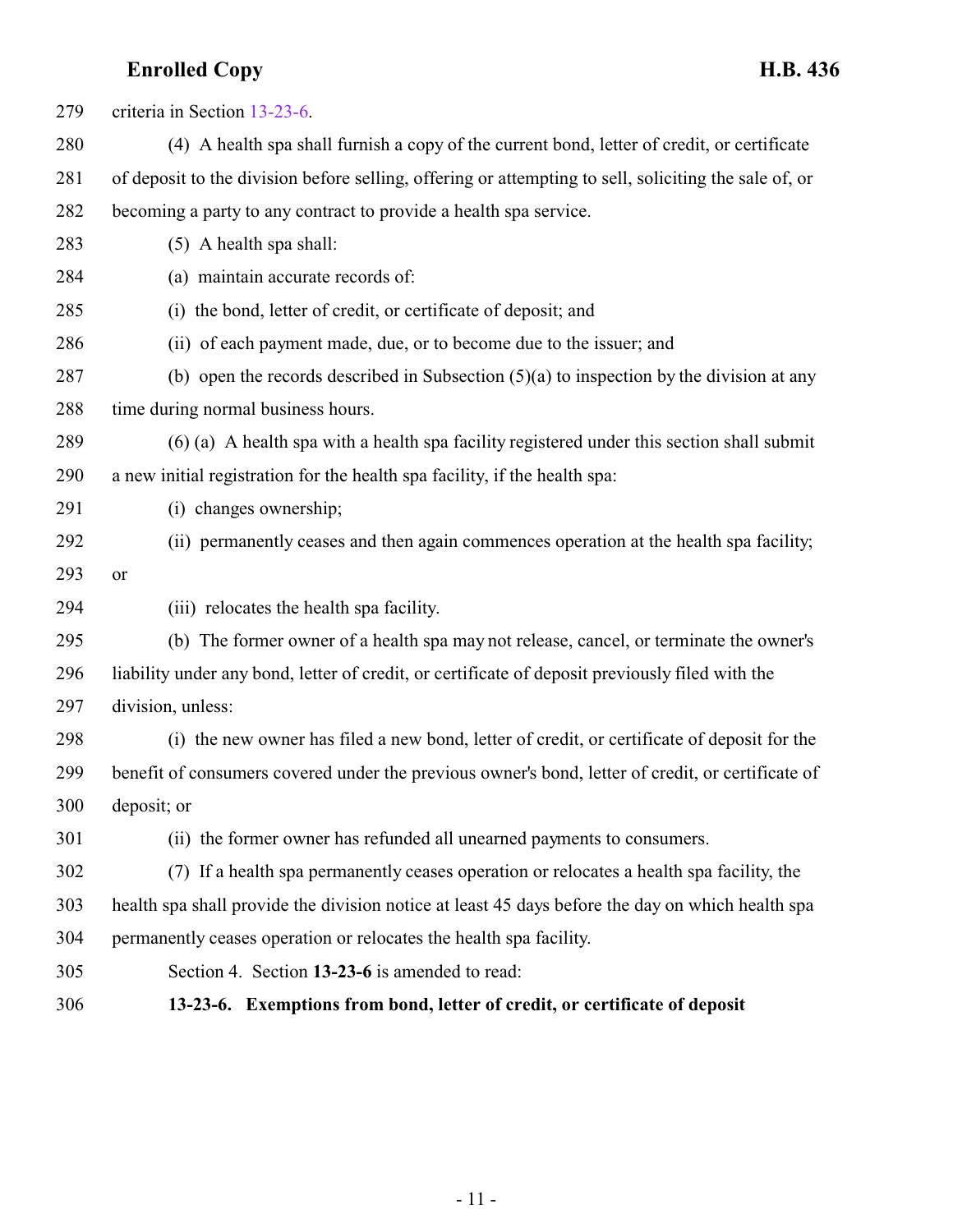### **H.B. 436 Enrolled Copy**

| 307 | requirement.                                                                                       |
|-----|----------------------------------------------------------------------------------------------------|
| 308 | (1) A health spa is exempt from Subsections $13-23-5(2)$ through (5) for a health spa              |
| 309 | facility, if the health spa only offers access to a health spa service at the health spa facility  |
| 310 | through:                                                                                           |
| 311 | (a) the purchase of an individual class or session;                                                |
| 312 | (b) the purchase of a package:                                                                     |
| 313 | (i) with a defined number of classes or sessions; and                                              |
| 314 | (ii) for which the health spa may not hold more than \$150 worth of a consumer's                   |
| 315 | unused credit;                                                                                     |
| 316 | (c) the purchase of a monthly membership or pass, payment for which the health spa                 |
| 317 | does not collect from a consumer more than two months in advance;                                  |
| 318 | (d) an installment contract that:                                                                  |
| 319 | (i) provides for the consumer to make all payments due under the contract, including a             |
| 320 | down payment, an enrollment fee, a membership fee, or any other payment to the health spa, in      |
| 321 | equal monthly installments spread over the entire term of the contract; and                        |
| 322 | (ii) contains the following clause: "If this health spa ceases operations at or changes the        |
| 323 | consumer's primary location in violation of Utah Code Subsection $13-23-3(7)$ [or], (8), or (9),   |
| 324 | no further payments under this contract shall be due to anyone, including any assignee of the      |
| 325 | contract or purchaser of any note associated with or contained in this contract."; or              |
| 326 | (e) a combination of health spa services described in Subsections $(1)(a)$ through $(d)$ .         |
| 327 | For purposes of finding the principal amount for the bond, letter of credit, or<br>(2)             |
| 328 | certificate of deposit required under Section 13-23-5, a health spa is not required to include in  |
| 329 | the calculation described in Subsection $13-23-5(3)$ a contract that offers access to a health spa |
| 330 | service as described in Subsection (1).                                                            |
| 331 | $[\frac{1}{2}]$ (3) A health spa that claims exemption from Subsections 13-23-5(2) through (5)     |
| 332 | or that a contract should be excluded from the calculation described in Subsection $13-23-5(3)$    |
| 333 | bears the burden of proving to the division that the health spa or contract meets the              |
| 334 | [exemption] relevant criteria described in Subsection (1) or (2).                                  |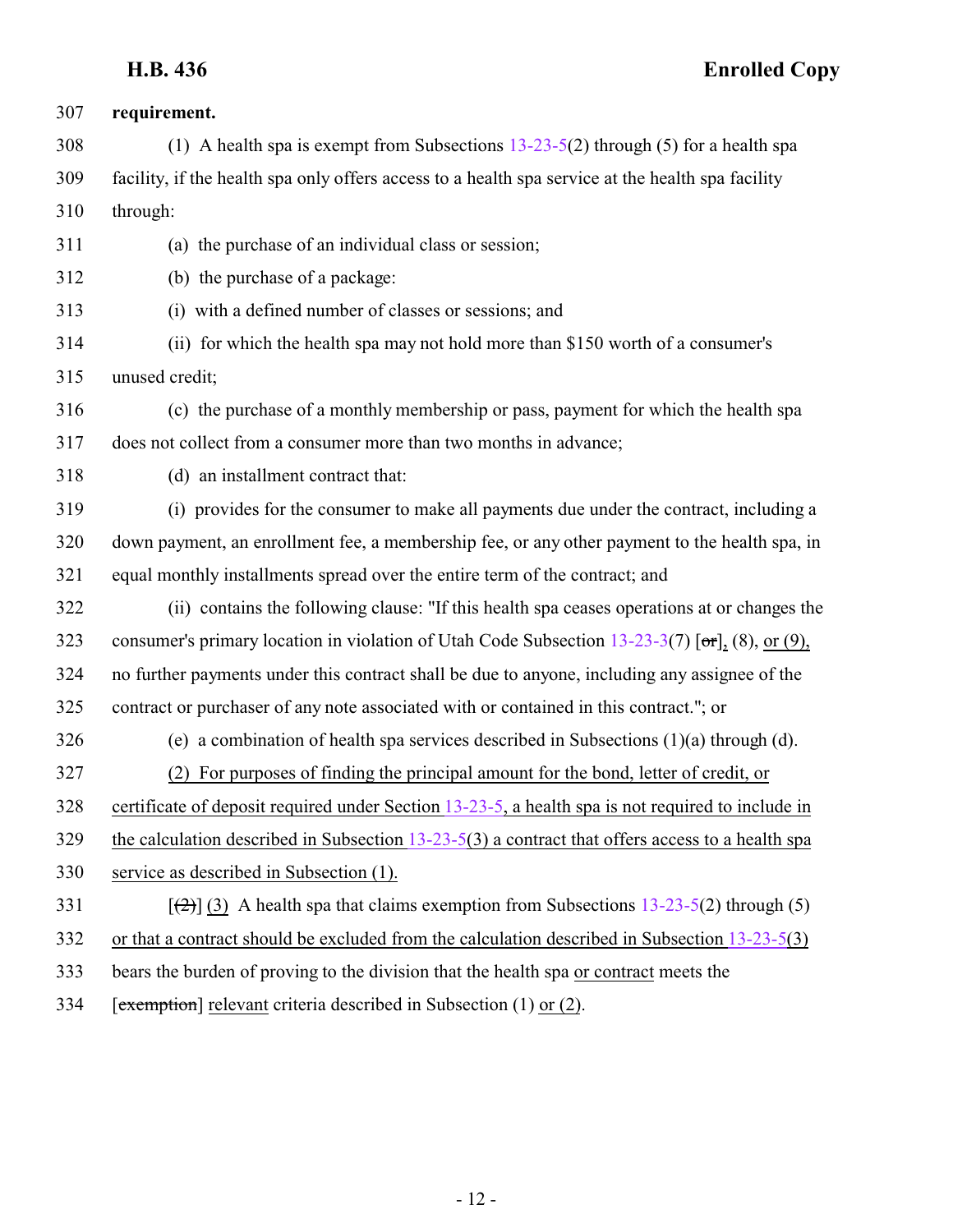<span id="page-12-0"></span>

| 335 | Section 5. Section 13-23-8 is amended to read:                                                          |
|-----|---------------------------------------------------------------------------------------------------------|
| 336 | 13-23-8. Grounds for denial, suspension, or revocation.                                                 |
| 337 | The director may, in accordance with Title 63G, Chapter 4, Administrative Procedures                    |
| 338 | Act, issue an order to deny, suspend, or revoke an application or registration upon a finding           |
| 339 | that the order is in the public interest and that:                                                      |
| 340 | (1) the application for registration or renewal is incomplete or misleading in a material               |
| 341 | respect;                                                                                                |
| 342 | (2) the applicant or person registered under this chapter or an officer, director, agent, or            |
| 343 | employee of the applicant or registrant has:                                                            |
| 344 | (a) violated this chapter;                                                                              |
| 345 | (b) violated Chapter 11, Utah Consumer Sales Practices Act;                                             |
| 346 | (c) been enjoined by a court, or is the subject of an administrative order issued in this               |
| 347 | or another state, if the injunction or order:                                                           |
| 348 | (i) includes a finding or admission of fraud, breach of fiduciary duty, or material                     |
| 349 | misrepresentation; or                                                                                   |
| 350 | (ii) is based on a finding of lack of integrity, truthfulness, or mental competence of the              |
| 351 | applicant;                                                                                              |
| 352 | (d) obtained or attempted to obtain a registration by misrepresentation;                                |
| 353 | (e) failed to timely provide the division with any information required by this chapter;                |
| 354 | or                                                                                                      |
| 355 | (f) failed to pay a fine imposed by the division;                                                       |
| 356 | (3) the applicant's or registrant's bond, letter of credit, or certificate of deposit ceases to         |
| 357 | be in effect;                                                                                           |
| 358 | (4) the applicant or registrant requested an exemption from maintaining a bond, letter                  |
| 359 | of credit, or certificate of deposit under Section 13-23-6, but does not meet the requirements          |
| 360 | for exemption; $[\sigma r]$                                                                             |
| 361 | (5) the applicant or registrant excluded from the principal amount calculation described                |
| 362 | in Subsection $13-23-5(3)$ for a bond, letter of credit, or certificate of deposit, a contract that did |